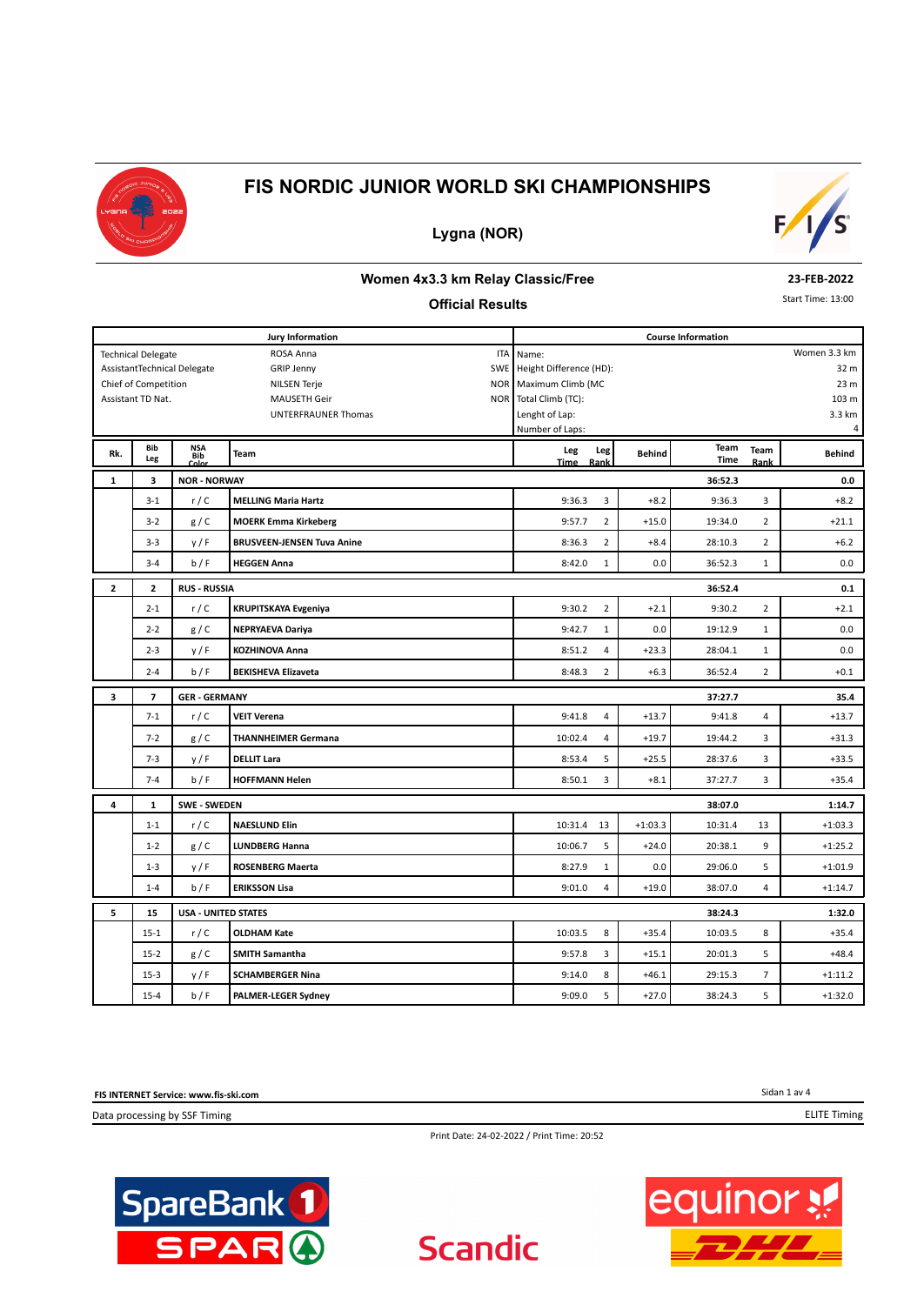

**Lygna (NOR)**



#### **Women 4x3.3 km Relay Classic/Free**

### **Official Results**

**23-FEB-2022**

Start Time: 13:00

| Rk. | Bib<br>Leg | NSA<br>Bib<br>Color                 | <b>Team</b>             | Leg<br>Leg<br><b>Time</b><br>Rank | <b>Behind</b> | Team<br>Time | Team<br>Rank   | <b>Behind</b> |  |  |
|-----|------------|-------------------------------------|-------------------------|-----------------------------------|---------------|--------------|----------------|---------------|--|--|
| 6   | 9          | <b>FRA - FRANCE</b>                 |                         |                                   |               | 38:28.9      |                | 1:36.6        |  |  |
|     | $9 - 1$    | r/C                                 | <b>PIERREL Julie</b>    | $\overline{7}$<br>9:57.4          | $+29.3$       | 9:57.4       | $\overline{7}$ | $+29.3$       |  |  |
|     | $9 - 2$    | g/C                                 | <b>PAGNIER Cloe</b>     | 10:21.3<br>$\overline{7}$         | $+38.6$       | 20:18.7      | 8              | $+1:05.8$     |  |  |
|     | $9 - 3$    | y/F                                 | <b>COUPAT Liv</b>       | 3<br>8:44.9                       | $+17.0$       | 29:03.6      | $\overline{4}$ | $+59.5$       |  |  |
|     | $9 - 4$    | b/F                                 | <b>PIGNOT France</b>    | $\overline{7}$<br>9:25.3          | $+43.3$       | 38:28.9      | 6              | $+1:36.6$     |  |  |
| 7   | 8          | <b>CAN - CANADA</b>                 |                         |                                   |               | 38:38.0      |                | 1:45.7        |  |  |
|     | $8 - 1$    | r/C                                 | <b>DROLET Jasmine</b>   | 9:28.1<br>$\mathbf{1}$            | 0.0           | 9:28.1       | $\mathbf{1}$   | 0.0           |  |  |
|     | $8 - 2$    | g/C                                 | <b>CULLINAN Sarah</b>   | 10:42.0<br>11                     | $+59.3$       | 20:10.1      | 6              | $+57.2$       |  |  |
|     | $8 - 3$    | y/F                                 | <b>LYONS Jasmine</b>    | $\overline{7}$<br>9:06.3          | $+38.4$       | 29:16.4      | 8              | $+1:12.3$     |  |  |
|     | $8 - 4$    | b/F                                 | <b>GAGNON Liliane</b>   | 9:21.6<br>6                       | $+39.6$       | 38:38.0      | $\overline{7}$ | $+1:45.7$     |  |  |
| 8   | 11         | <b>ITA - ITALY</b>                  |                         | 38:40.8                           |               |              |                |               |  |  |
|     | $11 - 1$   | r/C                                 | DE MARTIN PINTER Iris   | 6<br>9:45.9                       | $+17.8$       | 9:45.9       | 6              | $+17.8$       |  |  |
|     | $11 - 2$   | g/C                                 | <b>GALLO Elisa</b>      | 10:30.1<br>9                      | $+47.4$       | 20:16.0      | 7              | $+1:03.1$     |  |  |
|     | $11-3$     | y/F                                 | SILVESTRI Veronica      | 8:53.9<br>6                       | $+26.0$       | 29:09.9      | 6              | $+1:05.8$     |  |  |
|     | $11 - 4$   | b/F                                 | <b>LAURENT Nadine</b>   | 8<br>9:30.9                       | $+48.9$       | 38:40.8      | 8              | $+1:48.5$     |  |  |
| 9   | 4          | <b>SUI - SWITZERLAND</b><br>39:17.9 |                         |                                   |               |              |                |               |  |  |
|     | $4 - 1$    | r/C                                 | <b>KAELIN Marina</b>    | 5<br>9:44.0                       | $+15.9$       | 9:44.0       | 5              | $+15.9$       |  |  |
|     | $4 - 2$    | g/C                                 | <b>WIGGER Siri</b>      | 10:11.5<br>6                      | $+28.8$       | 19:55.5      | 4              | $+42.6$       |  |  |
|     | $4 - 3$    | y/F                                 | <b>BUHOLZER Bianca</b>  | 9:23.7<br>10                      | $+55.8$       | 29:19.2      | 9              | $+1:15.1$     |  |  |
|     | $4 - 4$    | b/F                                 | <b>SCHOEPFER Ramona</b> | 9:58.7<br>13                      | $+1:16.7$     | 39:17.9      | 9              | $+2:25.6$     |  |  |
| 10  | 5          | <b>FIN-FINLAND</b>                  |                         |                                   |               | 39:46.8      |                | 2:54.5        |  |  |
|     | $5 - 1$    | r/C                                 | <b>RAUNIO Tuuli</b>     | 10:13.1<br>10                     | $+45.0$       | 10:13.1      | 10             | $+45.0$       |  |  |
|     | $5 - 2$    | g/C                                 | <b>TORVINEN Elsa</b>    | 8<br>10:25.7                      | $+43.0$       | 20:38.8      | 10             | $+1:25.9$     |  |  |
|     | $5 - 3$    | y/F                                 | <b>LEPPALA Peppi</b>    | 9:28.3<br>11                      | $+1:00.4$     | 30:07.1      | 11             | $+2:03.0$     |  |  |
|     | $5 - 4$    | b/F                                 | <b>KUKONLEHTO Fanny</b> | 9<br>9:39.7                       | $+57.7$       | 39:46.8      | 10             | $+2:54.5$     |  |  |
| 11  | 6          | POL - POLAND                        |                         |                                   |               | 39:54.1      |                | 3:01.8        |  |  |
|     | $6 - 1$    | r/C                                 | <b>KALETA Karolina</b>  | 10:14.0<br>11                     | $+45.9$       | 10:14.0      | 11             | $+45.9$       |  |  |
|     | $6 - 2$    | g/C                                 | KUKUCZKA Karolina       | 10:34.8<br>10                     | $+52.1$       | 20:48.8      | 11             | $+1:35.9$     |  |  |
|     | $6 - 3$    | y/F                                 | <b>SZKURAT Daria</b>    | 9:15.6<br>9                       | $+47.7$       | 30:04.4      | 10             | $+2:00.3$     |  |  |
|     | $6 - 4$    | b/F                                 | <b>FUJAK Zuzanna</b>    | 9:49.7 12                         | $+1:07.7$     | 39:54.1      | 11             | $+3:01.8$     |  |  |

**FIS INTERNET Service: www.fis-ski.com**

Data processing by SSF Timing

Sidan 2 av 4

ELITE Timing

Print Date: 24-02-2022 / Print Time: 20:52

**Scandic** 



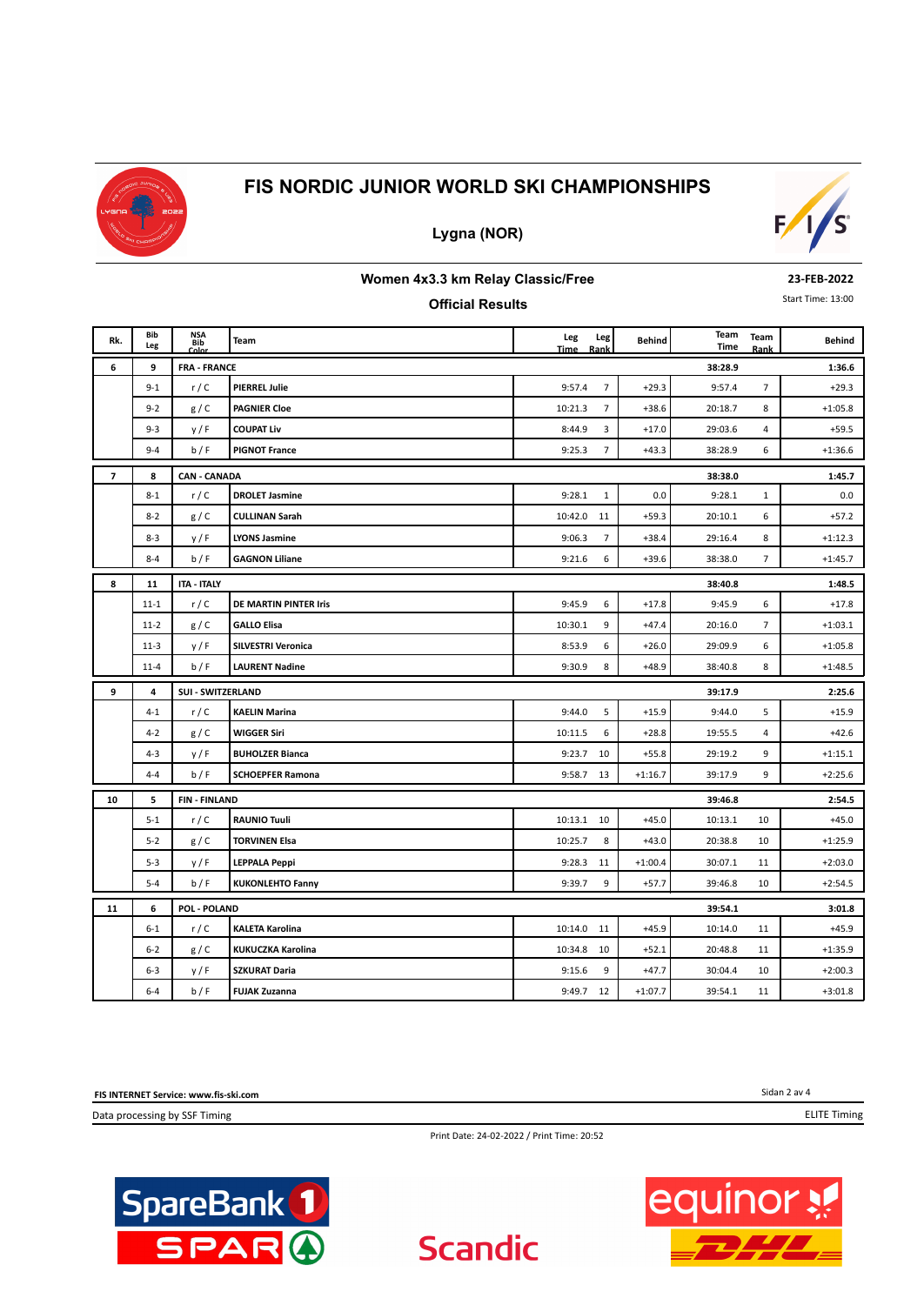

## **Lygna (NOR)**



#### **Women 4x3.3 km Relay Classic/Free**

#### **Official Results**

**23-FEB-2022**

Start Time: 13:00

| Rk. | Bib<br>Leg | <b>NSA</b><br><b>Bib</b><br>Colo | Team                          | Leg<br><b>Time</b> | Leg<br>Rank | <b>Behind</b> | Team<br>Time | Team<br>Rank | Behind     |
|-----|------------|----------------------------------|-------------------------------|--------------------|-------------|---------------|--------------|--------------|------------|
| 12  | 10         | <b>CZE - CZECH REPUBLIC</b>      |                               |                    |             |               | 40:35.8      |              | 3:43.5     |
|     | $10-1$     | r/C                              | PUBALOVA Nela                 | 10:03.7            | 9           | $+35.6$       | 10:03.7      | 9            | $+35.6$    |
|     | $10-2$     | g/C                              | RANDAKOVA Hana                | 11:06.4            | 15          | $+1:23.7$     | 21:10.1      | 12           | $+1:57.2$  |
|     | $10-3$     | y/F                              | SIBRAVOVA Eliska              | 9:37.2             | 15          | $+1:09.3$     | 30:47.3      | 13           | $+2:43.2$  |
|     | $10 - 4$   | b/F                              | PROKESOVA Tereza              | 9:48.5             | 11          | $+1:06.5$     | 40:35.8      | 12           | $+3:43.5$  |
| 13  | 16         | <b>JPN - JAPAN</b>               |                               |                    |             |               | 40:49.2      |              | 3:56.9     |
|     | $16 - 1$   | r/C                              | YAMAZAKI Yuka                 | 10:26.2 12         |             | $+58.1$       | 10:26.2      | 12           | $+58.1$    |
|     | $16 - 2$   | g/C                              | <b>TOCHITANI Takane</b>       | 10:47.1            | 12          | $+1:04.4$     | 21:13.3      | 13           | $+2:00.4$  |
|     | $16 - 3$   | y/F                              | <b>HONDA Chika</b>            | 9:33.1             | 12          | $+1:05.2$     | 30:46.4      | 12           | $+2:42.3$  |
|     | $16 - 4$   | b/F                              | NAKAJIMA Kaho                 | 10:02.8            | 14          | $+1:20.8$     | 40:49.2      | 13           | $+3:56.9$  |
| 14  | 12         | <b>SLO - SLOVENIA</b>            |                               |                    |             |               | 41:05.8      |              | 4:13.5     |
|     | $12 - 1$   | r/C                              | <b>MALI Klara</b>             | 10:50.9            | 15          | $+1:22.8$     | 10:50.9      | 15           | $+1:22.8$  |
|     | $12 - 2$   | g/C                              | <b>JANEZIC Tia</b>            | 10:58.7            | 13          | $+1:16.0$     | 21:49.6      | 14           | $+2:36.7$  |
|     | $12 - 3$   | y/F                              | <b>MEDJA Lucija</b>           | 9:34.2             | 13          | $+1:06.3$     | 31:23.8      | 14           | $+3:19.7$  |
|     | $12 - 4$   | b/F                              | <b>MAZI JAMNIK Hana</b>       | 9:42.0             | 10          | $+1:00.0$     | 41:05.8      | 14           | $+4:13.5$  |
| 15  | 17         | <b>BLR - BELARUS</b>             |                               |                    |             |               | 42:17.6      |              | 5:25.3     |
|     | $17-1$     | r/C                              | <b>PINCHUK Lizaveta</b>       | 10:51.5            | 16          | $+1:23.4$     | 10:51.5      | 16           | $+1:23.4$  |
|     | $17-2$     | g/C                              | <b>MACHAKHINA Hanna</b>       | 11:02.0            | 14          | $+1:19.3$     | 21:53.5      | 15           | $+2:40.6$  |
|     | $17-3$     | y/F                              | <b>KHARYTONCHYK Krystsina</b> | 10:00.2            | 16          | $+1:32.3$     | 31:53.7      | 15           | $+3:49.6$  |
|     | $17 - 4$   | b/F                              | <b>BUINITSKAYA Alina</b>      | 10:23.9            | 15          | $+1:41.9$     | 42:17.6      | 15           | $+5:25.3$  |
| 16  | 13         | <b>UKR - UKRAINE</b>             |                               |                    |             |               | 43:47.5      |              | 6:55.2     |
|     | $13-1$     | r/C                              | <b>NIKON Anastasiia</b>       | 10:48.0            | 14          | $+1:19.9$     | 10:48.0      | 14           | $+1:19.9$  |
|     | $13-2$     | g/C                              | <b>SAVINSKA Anastasiia</b>    | 11:35.8            | 16          | $+1:53.1$     | 22:23.8      | 16           | $+3:10.9$  |
|     | $13-3$     | y/F                              | <b>SEHLIANYK Marianna</b>     | 9:35.0             | 14          | $+1:07.1$     | 31:58.8      | 16           | $+3:54.7$  |
|     | $13 - 4$   | b/F                              | <b>CHAMARA Mariia</b>         | 11:48.7            | 16          | $+3:06.7$     | 43:47.5      | 16           | $+6:55.2$  |
| 17  | 14         | LTU - LITHUANIA                  |                               |                    |             |               | 48:26.8      |              | 11:34.5    |
|     | $14-1$     | r/C                              | <b>SAVICKAITE Egle</b>        | 11:31.2            | 17          | $+2:03.1$     | 11:31.2      | 17           | $+2:03.1$  |
|     | $14-2$     | g/C                              | <b>DAINYTE leva</b>           | 12:22.5            | 17          | $+2:39.8$     | 23:53.7      | 17           | $+4:40.8$  |
|     | $14-3$     | y / F                            | <b>BUCYTE Emilija</b>         | 12:08.6            | 17          | $+3:40.7$     | 36:02.3      | 17           | $+7:58.2$  |
|     | $14 - 4$   | b/F                              | <b>BUCYTE Gabija</b>          | 12:24.5            | 17          | $+3:42.5$     | 48:26.8      | 17           | $+11:34.5$ |

**FIS INTERNET Service: www.fis-ski.com**

Data processing by SSF Timing

Sidan 3 av 4

ELITE Timing

Print Date: 24-02-2022 / Print Time: 20:52

**Scandic**